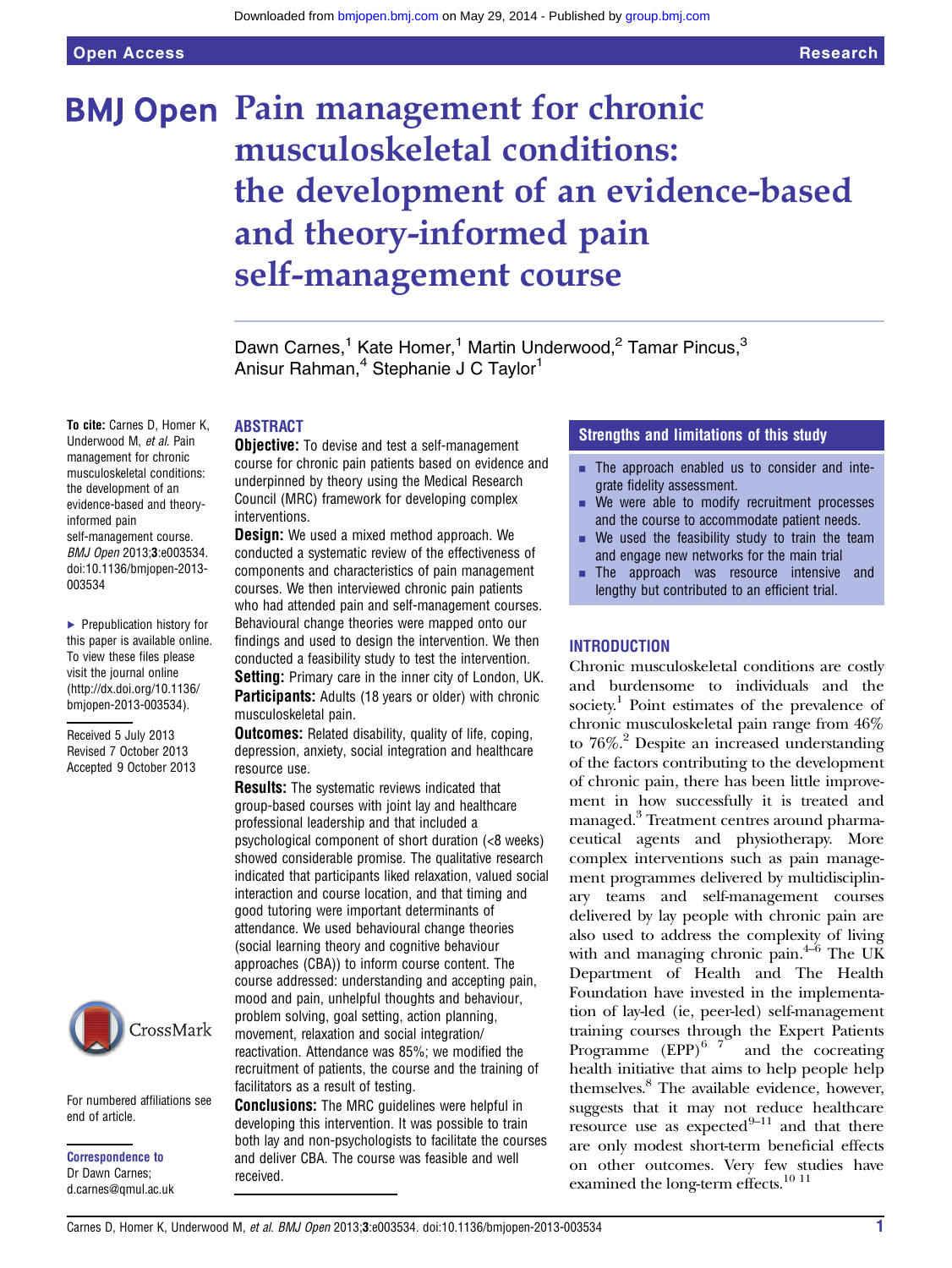In response to the paradox of continued government support of self-management programmes and equivocal evidence of effectiveness, the COping with persistent Pain, Effectiveness Research into Self-management (COPERS) study was commissioned by the UK National Institute of Health Research as a 5-year programme grant to improve the self-management of chronic pain.

Our aim was to design and test a practical and acceptable self-management intervention for chronic musculoskeletal pain.

This study illustrates how the Medical Research Council (MRC) framework for developing complex intervention can be implemented and used to develop interventions.<sup>12</sup> We used the recommended approach for developing and designing this new intervention, which consisted of three phases

- I. Identifying the evidence base,
- II. Identifying appropriate theory to inform and model the design of the intervention,
- III. Feasibility testing the intervention.

The first two projects informed the design of a pain self-management course, which we then pilot tested.

#### Phase I: Identifying the evidence base

We conducted two systematic reviews (SRs) to identify effective components and characteristics of pain management courses (SR1) and predictors, mediators and moderators of outcome in pain management courses (SR2). The methods and results are presented in detail elsewhere.13 14 Additionally, we did a qualitative study (QS) of people living with chronic pain.

We searched relevant databases including: MEDLINE, CINAHL, AHMED and PsychInfo from January 1994 to April 2009 for randomised controlled trials (RCTs) and SRs of self-management interventions. We defined selfmanagement programmes as structured, taught or selftaught courses with distinct components principally aimed at patients (rather than carers) with the goal of improving the participants' health status or quality of life by teaching them skills to apply to everyday situations. To be considered a 'programme' (which implies more than one component), the intervention had to contain at least two of the following components: psychological components (such as behavioural or cognitive therapy), mind-body therapies (such as relaxation, meditation or guided imagery), physical activity (any form of exercise), material on lifestyle (such as dietary advice and sleep management) and pain education (such as understanding their condition and how to take medication effectively).

We characterised the interventions according to: type of delivery (group, individual, mixed or remote (eg, web based)), type of tutor (healthcare professional, lay or a combination of tutors), setting (medical (ie, hospital, physician office or primary care), community or work based), duration (more or less than 8 weeks) and number of different components.

We examined the following outcomes: pain intensity, physical function, general mental health, depression, anxiety, social function, healthcare use, global health measures, quality of life and self-efficacy, but only examined outcome measures with published evidence of validity and reliability. We grouped outcomes into three follow-up intervals: short term (<4 months), medium term (4–8 months) and long term (>8 months).

We used random effects model meta-analysis to generate standardised mean differences and grouped data according to the presence or absence of course characteristics or components. We looked for patterns of clinically important and statistically significant differences between groupings across different outcomes and follow-up intervals.

# Effective components and characteristics of pain management courses (SR1)

Overall, the literature indicated that the strongest evidence for pain outcomes was for group self-management programmes led by healthcare professionals while lay-led courses appeared to benefit participants' selfefficacy (see table 1).<sup>13</sup>

The duration of courses did not appear to significantly influence their reported effectiveness and the setting had little impact on the outcome. Interventions including each of the components we tested (except mind body components) showed beneficial effects. Psychological components showed the most benefit. Increasing the number of components did not improve the overall benefit. Overall, our analysis provided some evidence for the use of short, group-delivered courses in convenient settings that have healthcare professional input (more detailed information can be accessed via reference 13).

# Predictors, mediators and moderators of outcome in pain management courses (SR2)<sup>14</sup>

We identified papers that included analyses of predictors, moderators or mediators. We did meta-regression analyses using the standardised mean difference and estimated the precision of associations.<sup>15</sup>

We found strong evidence that self-efficacy and depression at baseline predicted outcome and strong evidence that self-efficacy and potentially pain-catastrophising and physical activity mediated outcome from selfmanagement programmes for chronic musculoskeletal pain. There were no data on moderators of treatment.<sup>14</sup>

# Qualitative study

We conducted a phenomenological qualitative interview and focus group study. For the interview study, we purposively sampled course participants by gender, age and high-course and low-course attendance from two EEP providers and one pain management course provider, and for the focus groups we recruited a convenience sample of experts from those who had recently published in this field and tutors from two local EPP providers. We carried out in-depth interviews with 16 chronic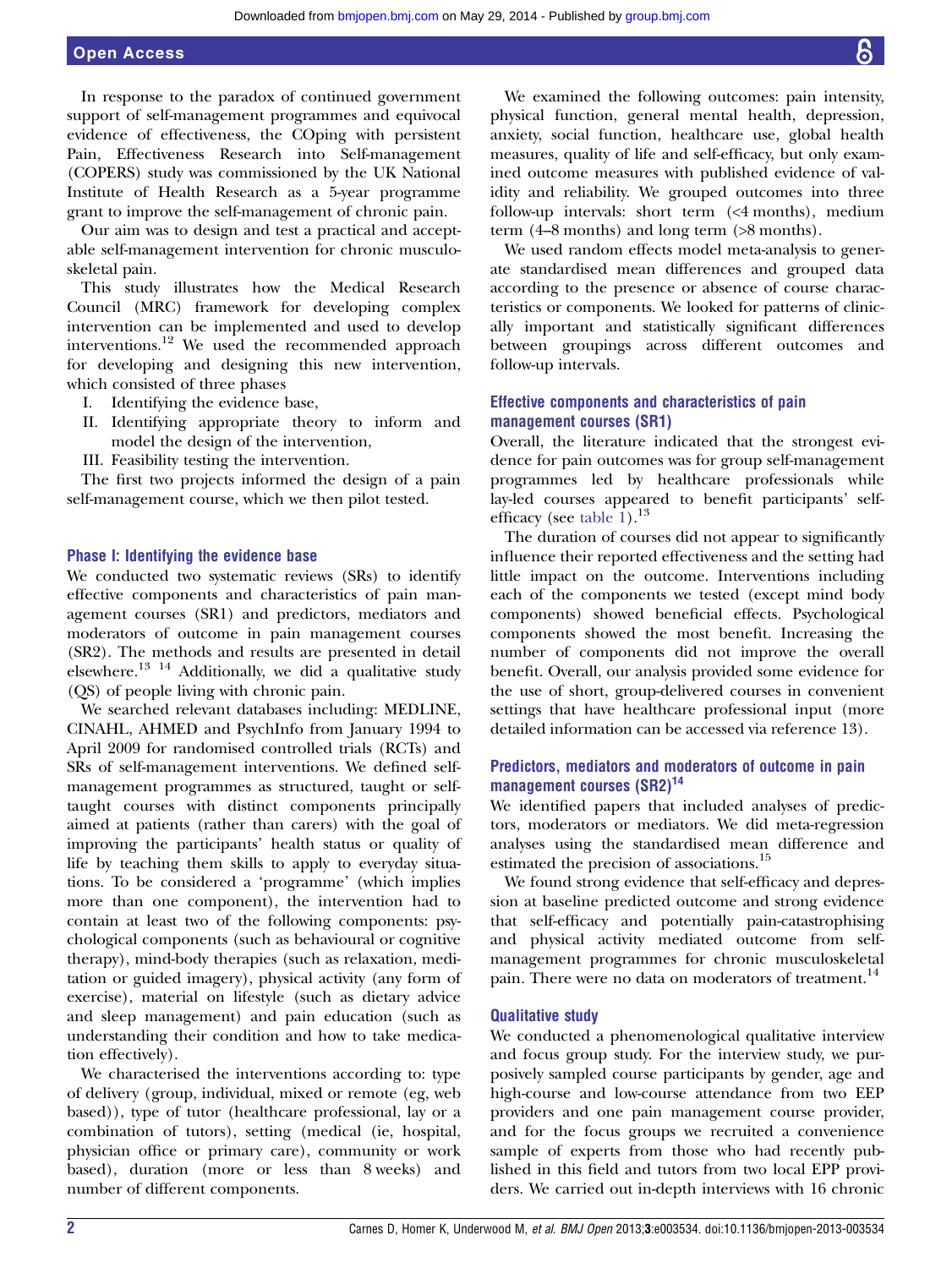| Key findings and subsequent recommendations for course design<br>Table 1                                                             |                                                                                           |
|--------------------------------------------------------------------------------------------------------------------------------------|-------------------------------------------------------------------------------------------|
| Key finding from phases I and II                                                                                                     | How this finding influenced course design<br>(influences on main trial shown in brackets) |
| Group delivery appears to be effective (SR1)                                                                                         | Group intervention                                                                        |
| Networking with others popular feature of SM courses (QS)                                                                            |                                                                                           |
| Most evidence to support professional tutors (SR1)                                                                                   | Groups to be led by a combination of a lay and a                                          |
| Mixed professional and lay tutor-led course also effective<br>(SR1)                                                                  | professional tutor                                                                        |
| Medical and community settings associated with effective<br>courses (SR1)                                                            | Courses to be held in convenient community or health centre<br>settings                   |
| Convenience of courses important to participants (QS)                                                                                |                                                                                           |
| Courses longer than 8 weeks were no more effective than<br>courses under 8 weeks (SR1)                                               | Shorter duration course                                                                   |
| SM Interventions with psychological components were more                                                                             | Principal component of new intervention to be psychological                               |
| effective than usual care (SR1)                                                                                                      |                                                                                           |
| Increased number of components were not associated with<br>bigger effect sizes (SR1)                                                 |                                                                                           |
| Little evidence to support mind body therapy components                                                                              | Relaxation to be control intervention in main trial. Relaxation                           |
| (SR1)                                                                                                                                | was included because participants liked it and to match<br>exposure with the control (QS) |
| Increasing self-efficacy may mediate intervention (SR2)                                                                              | Course should aim to promote self-efficacy                                                |
| Increasing physical activity may mediate intervention (SR2)                                                                          | We decided against a large physical activity component in                                 |
| Patient resistance to concept of exercise but not general                                                                            | the course but include taster activities (possible hobbies)                               |
| activity (QS)                                                                                                                        |                                                                                           |
| Depression at baseline may be a predictor for poorer                                                                                 | Course covers depression and encourages people who feel                                   |
| outcomes (SR2)                                                                                                                       | they may be depressed to discuss this with their doctor                                   |
| Concerns of attendees about what happens after the course is<br>completed (QS)                                                       | Follow-up session at 2 weeks                                                              |
| Reduction in activities common in chronic MSK pain patients<br>(QS)                                                                  | Inclusion of "taster" activity sessions in the course                                     |
| Isolation common in chronic MSK pain patients (QS)                                                                                   | Have plenty of time for socialising                                                       |
| Other key considerations influencing course design                                                                                   |                                                                                           |
| Adult educationalists advised that to be interesting and                                                                             | Inclusion of role play, filmed material, small group                                      |
| effective the course should employ multiple media and                                                                                | exercises, exercises for pairs, active listening exercises,                               |
| modalities, be delivered in 20-min bites and encourage                                                                               | brainstorming, etc                                                                        |
| experiential learning                                                                                                                |                                                                                           |
| Attrition from self-management courses running over                                                                                  | Course run over 3 days in a single week                                                   |
| 6-8 weeks known to be a problem                                                                                                      |                                                                                           |
| Expert professional input may be useful or appealing to                                                                              | Expert professional input delivered by DVD for economy                                    |
| participants                                                                                                                         |                                                                                           |
| Reproducibility and fidelity of the intervention                                                                                     | Development of a course manual and training package                                       |
| MSK, musculoskeletal; QS, qualitative study; SR1, systematic review about components and characteristics of courses; SR2, systematic |                                                                                           |

review about predictors, mediators and moderators of patient outcomes on courses.

pain self-management course participants (11 were female, 7 were 45 years or over, 10 were white, 6 were of South Asian origin and 10 people had attended half or more of a course). We convened two focus groups, one with self-management 'experts' (n=5) and another with course tutors (n=5). Topics discussed included referrals attendance, course content, course delivery issues and expectations. We used a thematic framework approach to analyse the data and identified key themes and subthemes relevant to devising a new pain self-management course. Participants identified six key areas that they felt their treatment for their chronic pain should address; it describes the participant needs and expectations (table 2). We tried to incorporate these needs and expectations as much as possible into the course. While

we could not achieve some things by running a course, we aimed to give participants the skills to realistically assess their needs and show them how to achieve them.

We noted that the patients with chronic musculoskeletal pain whom we interviewed made positive comments about the courses they attended and had particular traits. They were prepared to be socially engaged; they were motivated prior to the course and took up new activities (not necessarily exercise related) after the course. Participants liked the social element and the relaxation components of the course. Good course facilitation and social support cemented their experience. Those with a low mood, poor social skills and unwillingness to change/reflect seemed less likely to engage with these types of courses.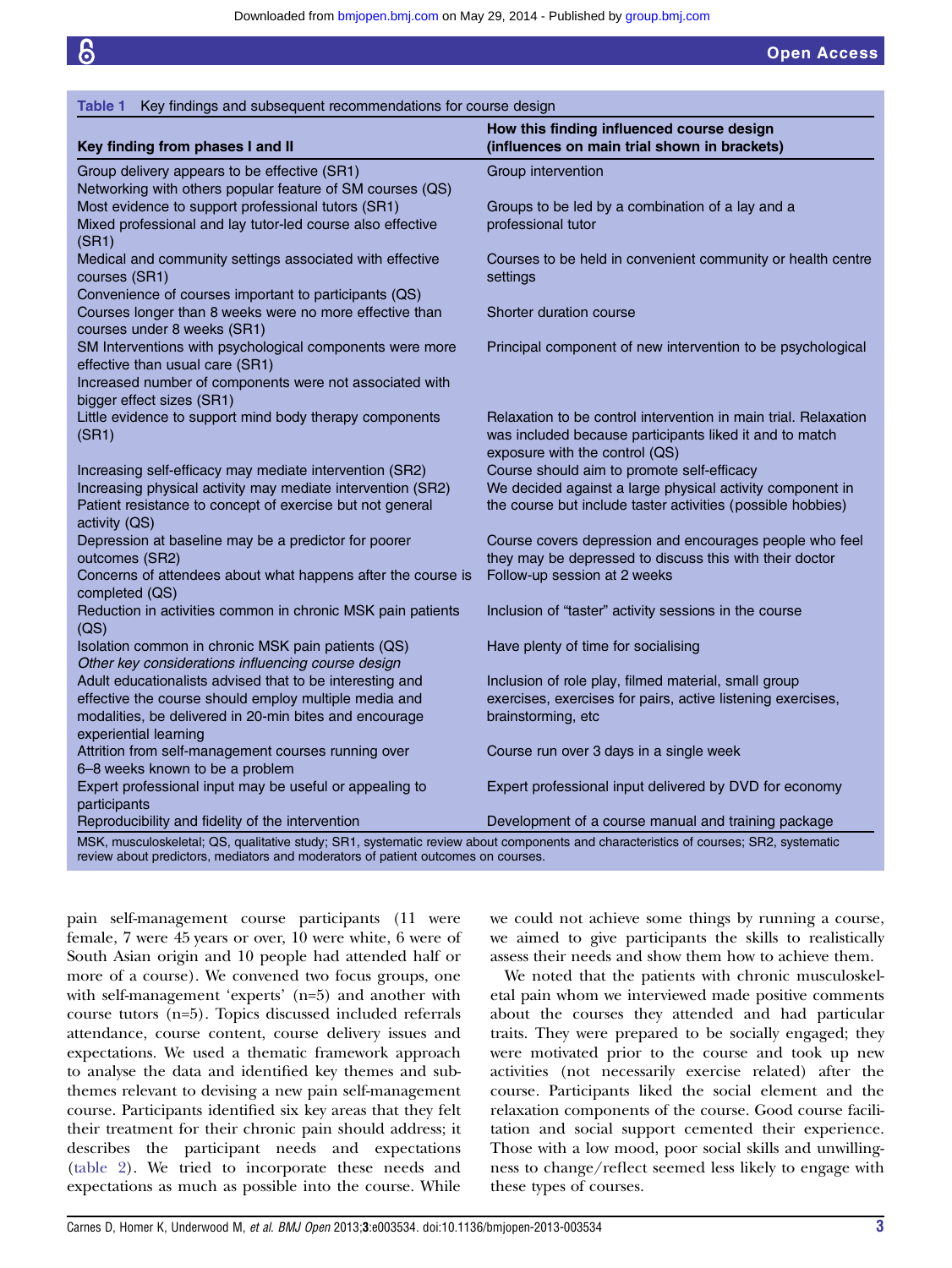# Phase II: Identifying appropriate theory to inform and model the design of the intervention

We searched the literature and spoke to key experts on behavioural change theory and models of persisting pain. We considered the following psychological theoretical models and learning and behaviour modification techniques: social cognitive<sup>16</sup> <sup>17</sup> and cognitive behavioural theory,18 19 including psychological flexibility (acceptance and commitment therapy, ie, the acceptance of internal experiences or things that cannot be changed countered by behavioural change techniques that are designed to reorientate people towards meaningful activ $ity,20$ <sup>21</sup> theory of planned behaviour and reasoned action22–<sup>24</sup> (including emotional rationalisation) and health belief models. In addition, we looked at attention control techniques $^{25}$  and physical movement to underpin and inform our intervention. Figure 1 illustrates the relationship between theory and course design.

We established a patient working group to devise an acceptable and appropriate intervention that reflected the evidence we had obtained and the theories we had identified as appropriate.

As recommended by the MRC guidelines, we considered patient pathways through the self-management programme, as well as the likely action and interaction of the different components on outcomes in an attempt to model the impact and effect of our intervention.<sup>12</sup> We convened a 'consensus' group of two patients, three clinicians (general practitioner (GP) and two clinical

psychologists), four researchers and one commissioner to agree on the outcomes we wanted the intervention to affect and the appropriate measurement tools. They were improved function despite pain, 'better' healthcare resource use, reactivation into society, more selfconfidence in managing pain, better coping and reduced anxiety and depression. The measurement tools were selected and tested in the feasibility study (a sample of which is shown in table 3). We assessed the behavioural change theories relevant to a new intervention and identified individual behavioural change techniques for different learning outcomes and the different components of a course (table 4). We also used a taxonomy of behavioural change techniques developed by Abraham and Michi $e^{26}$ to describe the techniques we adopted to promote positive behavioural change in self-management groups.

The courses also allowed opportunities for people to learn and try new behaviours in an appropriate environment.

Table 4 shows our rationale for mapping and modelling theory to behavioural change techniques and the methods used by facilitators throughout the courses. The final column describes the behavioural change techniques that were used throughout the courses. While some sessions required facilitators to employ techniques focusing on providing feedback, other sessions provided instruction to promote behavioural change and yet others allowed participants to try out techniques within the 'safety' of the learning environment and the

| Table 2                                                                            |                                                                                        |                                                                                                | Qualitative interview study: needs and expectations important to participants           |                                                                             |                                                                                                                            |
|------------------------------------------------------------------------------------|----------------------------------------------------------------------------------------|------------------------------------------------------------------------------------------------|-----------------------------------------------------------------------------------------|-----------------------------------------------------------------------------|----------------------------------------------------------------------------------------------------------------------------|
| Functional<br>(practical daily<br>living requirements)                             | Physical<br>(equipment aids<br>and help)                                               | <i>Emotional</i> (dealing<br>with frustration,<br>anger, boredom,<br>isolation.<br>depression) | Social (social<br>networking,<br>relationships with<br>partners, family and<br>friends) | Economic<br>(financial support,<br>benefits etc.<br>work-related<br>issues) | Medical (pain<br>and drug related)                                                                                         |
| Activities of daily<br>living Being able to<br>cook, shop clean<br>etc.            | <b>Mobility aids</b><br>Provision of<br>equipment to<br>help move and<br>achieve tasks | Mood modification<br>Changing and<br>managing feelings<br>better. Dealing with<br>emotions     | <b>Making new friends</b><br>Meeting new people,<br>finding new friends                 | <b>Financial support</b><br>Benefit payments<br>from the state              | Pain reduction<br>Better knowledge<br>of drugs and how<br>to take them<br>Better prescribing<br>of more effective<br>drugs |
| Personal hygiene<br>Being able to dress<br>and wash<br>independently               | Home help<br>Physical help<br>from others to do<br>things                              | Behavioural change<br>Learning how to do<br>things better within<br>the context of pain        | Improving relationships<br>Communication,<br>understanding,<br>recognition of condition | <b>Special</b><br>allowances<br>Disability parking<br>permits               | Reduction in side<br>effects of drugs<br>Nausea.<br>vomiting,<br>diarrhoea and<br>constipation                             |
| Looking after<br>others<br>Being able to<br>manage children<br>and partners better |                                                                                        | Pain management<br>Learning new ways<br>to manage pain                                         | <b>Helping others</b><br>understand living with<br>pain                                 | Return to work                                                              | Access to 'non<br>medical'<br>treatment<br>Massages,<br>acupuncture, gym<br>memberships                                    |
| GP, general practitioner.                                                          |                                                                                        | Having someone to<br>listen and talk to                                                        | Finding a hobby/<br>distraction from pain                                               |                                                                             | <b>Getting GP</b><br>support                                                                                               |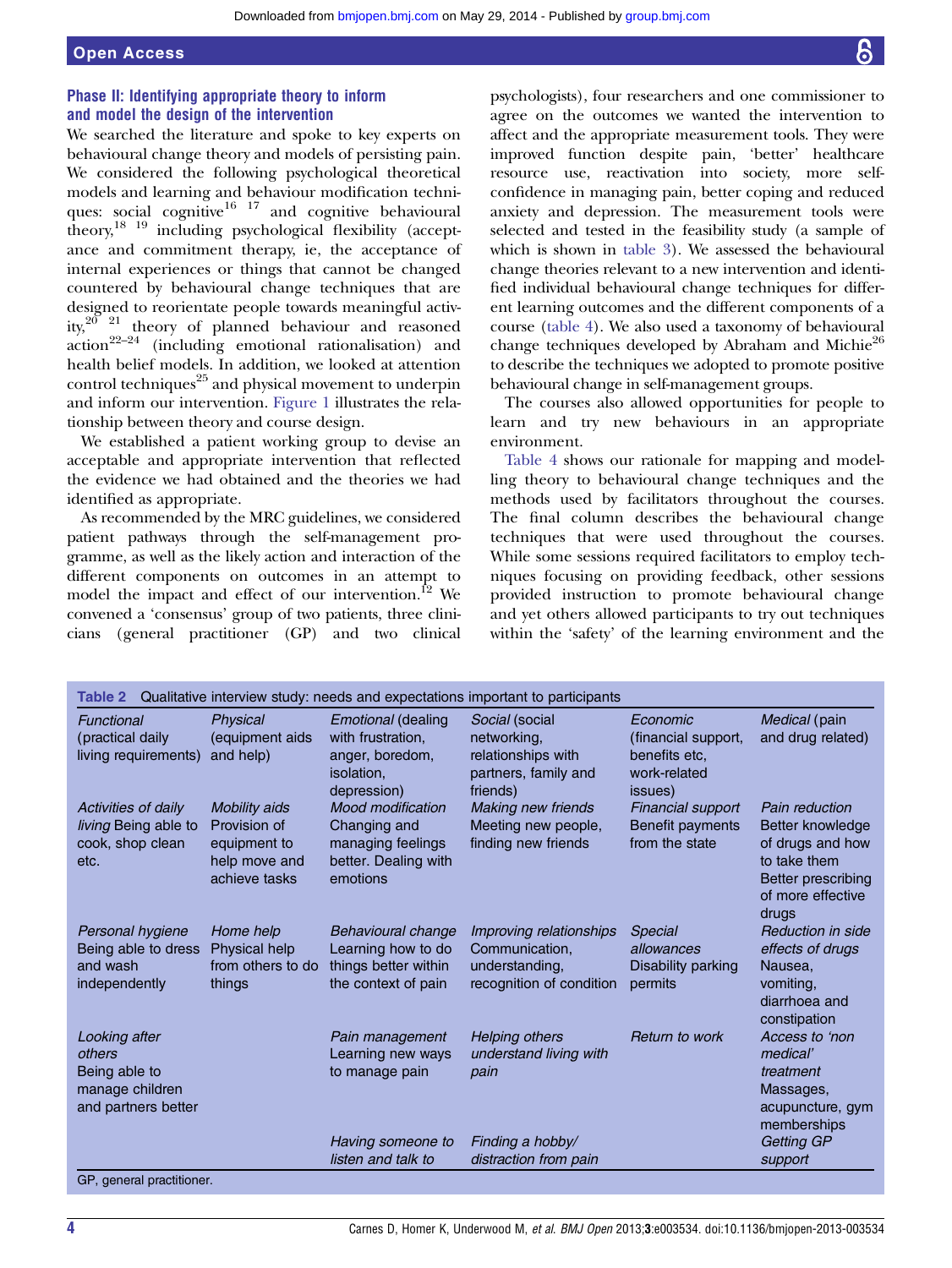

Figure 1 Model of relationship between theory and intervention development.

group. The techniques employed by facilitators were often dependent on the needs of the participants and the groups and therefore are utilised as necessary and when required in each individual session. No negative or coercive behavioural change techniques were recommended or used as part of the courses. We decided that the components of the course should include: psychological concepts using cognitive behavioural ([http://](http://www.babcp.com/) [www.babcp.com/\)](http://www.babcp.com/) approaches to managing chronic pain (these covered: acceptance, attention control, goal setting and action planning, recognising unhelpful thinking and behaviours); the course also covered communication skills, relationships, promoting better sleep, medical education, social networking, hobbies and activities, posture and movement, breathing, relaxation and visualisation and guided imagery. Our QS indicated that patient understanding about pain was limited, so we therefore decided to include an educational DVD with a pain consultant answering common questions from patients with chronic pain. The structure of the course we piloted is shown in table 5.

# Course

The findings from the SRs and the QS informed the design of the new intervention (table 1). The final course structure and content included a mix of theoretical concepts and psychological, behavioural, educational and physical techniques. Our qualitative research and evidence reviews identified a variety of components, characteristics and functions to accommodate in the selfmanagement course, hence the eclectic design.

We designed a group course to be facilitated by a healthcare professional (a psychologist, physiotherapist, chiropractor, osteopath, occupational therapist or GP) and a lay person with chronic pain with prior experience in small group facilitation (eg, a course facilitator on the EPP). The course was structured to be delivered over three short days in 1 week (10:00–14:45), with a 2 h follow-up session 2 weeks later. We also designed a 2-day training programme for all potential facilitators. All courses were to be held in a convenient, accessible location for study participants.

# Phase III: assessing the feasibility of the intervention (COPERS trial ISRCTN 24426731) Method

We used an uncontrolled pilot study approach to test the feasibility of delivering the intervention and the receipt of the intervention.

| Table 3                         | Summary baseline data describing the population recruited (mean (SD)) |                        |                                         |                                                           |                                                              |                                          |                                         |
|---------------------------------|-----------------------------------------------------------------------|------------------------|-----------------------------------------|-----------------------------------------------------------|--------------------------------------------------------------|------------------------------------------|-----------------------------------------|
| <b>Data</b>                     | Pain<br>intensity<br><b>Scale</b><br>$0 - 10$                         | EQ <sub>5</sub> d      | <b>PSEQ</b><br><b>Scale</b><br>$0 - 60$ | <b>HADS</b><br><b>Anxiety</b><br><b>Scale</b><br>$1 - 21$ | <b>HADS</b><br><b>Depression</b><br><b>Scale</b><br>$1 - 21$ | <b>CPAQ</b><br><b>Scale</b><br>$0 - 120$ | <b>HEIQ</b><br><b>Scale</b><br>$5 - 20$ |
| B'line $(n=43)$<br>$F-U$ (n=25) | 6.7(2.1)<br>6.3(2.2)                                                  | 0.23(0.4)<br>0.31(0.4) | 22.5(12.7)<br>30.2(13.1)                | 11.3(4.1)<br>10.2(3.8)                                    | 9.4(3.8)<br>8.8(4.1)                                         | 46.7 (17.3)<br>54.1 (18.02)              | 12.8(3.1)<br>13.1(3.5)                  |

Numerical rating scale pain: 0–10=worst pain imaginable, Euroqol—Quality of life indicator (EQ5D), UK norm healthy males/females 40– 49 years 0.89/0.87 and 50–59 years 0.8/0.82 (0 death).<sup>27</sup> Pain self-efficacy questionnaire (PSEQ) scale: 0–60=completely confident.<sup>28</sup> hospital anxiety and depression scale (HADS), scale: 0-7 'normal', 8-10 borderline, 11-21 'abnormal'.<sup>29</sup> Chronic pain and acceptance questionnaire scale (CPAQ): 120–0=not coping at all,<sup>30</sup> Health education involvement questionnaire (HEIQ) Higher scores indicate a better social life.<sup>31</sup>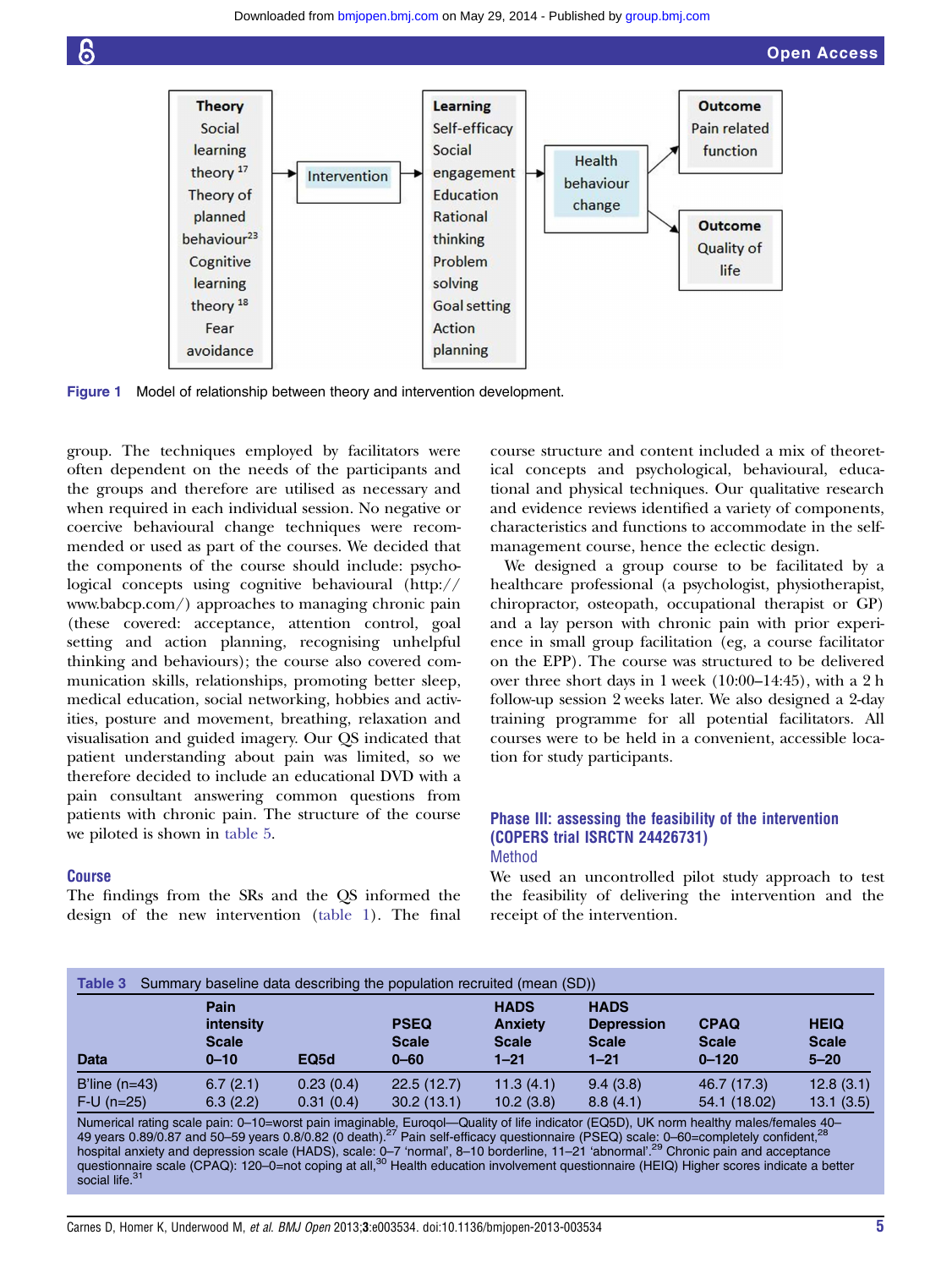|  |  |  |  |  |  |  | Table 4 Theories, therapies and cognitive and behavioural techniques influencing the design of the course |
|--|--|--|--|--|--|--|-----------------------------------------------------------------------------------------------------------|
|--|--|--|--|--|--|--|-----------------------------------------------------------------------------------------------------------|

| Underlying theories and therapies                                                       | Influence on course<br>design               | <b>Cognitive and behavioural change</b><br>techniques used throughout the course as<br>determined by the groups and the<br>facilitators |
|-----------------------------------------------------------------------------------------|---------------------------------------------|-----------------------------------------------------------------------------------------------------------------------------------------|
| Biopsychosocial model of medicine                                                       | Whole course                                | Plan social support/social change                                                                                                       |
| Physiology, psychology and the social                                                   |                                             | Facilitate social comparison                                                                                                            |
| environment and society play a part in health                                           |                                             | Barrier identification/problem solving                                                                                                  |
| Acceptance and Commitment Therapy (ACT)                                                 | Pain information                            | Devise behavioural goals                                                                                                                |
| Accepting the here and now and living with it                                           | Acceptance: the uninvited                   | Action planning                                                                                                                         |
|                                                                                         | guest                                       | Model/demonstrate the behaviour                                                                                                         |
|                                                                                         | <b>Relaxation and</b>                       | Provide information on where and when to                                                                                                |
|                                                                                         | mindfulness<br>The pain cycle, goal setting | perform behaviour                                                                                                                       |
| Fear avoidance and catastrophising<br>Pain and fear lead to avoidance behaviour         | and action planning                         | Provide instruction on how to perform the<br>behaviour                                                                                  |
| which is not always beneficial                                                          |                                             | Provide opportunity to devise ways of                                                                                                   |
| Attention management                                                                    | Attention control and                       | performing the behaviour                                                                                                                |
| Keeping the brain occupied on things other                                              | distraction                                 | Learn where and when to perform behaviour                                                                                               |
| than pain, reduces pain perception                                                      | Relaxation, breathing,                      | Learn how to perform the behaviour                                                                                                      |
|                                                                                         | visualisation and imagery                   | Prompt generalisation of a target behaviour                                                                                             |
|                                                                                         | Taster sessions (eg, art)                   | Provide information on the consequences of                                                                                              |
|                                                                                         |                                             | behaviour<br>Reflect on the consequences of behaviour                                                                                   |
| Social cognitive theory                                                                 | Group work/discussion                       | Reflect on where and when to perform                                                                                                    |
| Behaviour may be influenced by interaction                                              | Reflection                                  | behaviour                                                                                                                               |
| between personal, environmental factors and                                             | Listening skills                            | Prompt self-monitoring of behaviour                                                                                                     |
| own and others' behaviour                                                               |                                             | Prompt self-monitoring of behaviour outcome                                                                                             |
| Cognitive therapy                                                                       | Identifying problems, goal                  | Review of behavioural goals and                                                                                                         |
| Recognising the link between thoughts,                                                  | setting and action planning                 | outcomesStress management                                                                                                               |
| emotions                                                                                | Barriers to change-                         | Prompt self-talkPrompt use of imagery                                                                                                   |
| and behaviour<br>Theory of planned behaviour                                            | unhelpful thinking<br>Barriers to change-   | Prompt practice<br>Emotional control training                                                                                           |
| Based on beliefs about likely consequences of                                           | reframing negatives to                      | Environmental restructuring                                                                                                             |
| behaviour                                                                               | positives                                   | <b>Communication skills</b>                                                                                                             |
| Rational emotive principles                                                             | Communicating with your                     | Provide feedback                                                                                                                        |
| Logical unemotional rationalisation of events,                                          | <b>GP</b>                                   | Prompt focus on past success                                                                                                            |
| thoughts, emotions                                                                      | Anger, irritability and                     | Environmental restructuring                                                                                                             |
|                                                                                         | frustration: managing                       | Teach to use prompts/cues                                                                                                               |
|                                                                                         | emotion<br>Follow-up-managing               | Repetition<br>Use of follow-up prompts                                                                                                  |
|                                                                                         | setbacks                                    | Prompt anticipated regrets and setbacks                                                                                                 |
| Mind body therapies                                                                     | Relaxation and breathing                    | Relapse prevention/coping and planning                                                                                                  |
| Muscle relaxation, biofeedback, visualisation                                           | <b>Relaxation and</b>                       |                                                                                                                                         |
| and mindfulness techniques                                                              | visualisation                               |                                                                                                                                         |
|                                                                                         | Relaxation and                              |                                                                                                                                         |
|                                                                                         | mindfulness of thoughts                     |                                                                                                                                         |
| Physical theory and therapies                                                           | Posture<br><b>Balance and stretch</b>       |                                                                                                                                         |
| Alexander technique for posture and physical<br>therapy practice on balance and stretch | <b>Stretch</b>                              |                                                                                                                                         |
| GP, general practitioner.                                                               |                                             |                                                                                                                                         |

#### **Participants**

Adults (18 years and over) included those with persistent musculoskeletal pain (pain in their muscles or joints lasting longer than the normal expected healing time of 3 months) who were physically and mentally able to attend a community-based group course. We excluded those who had any other more serious comorbidity than their pain (such as terminal illness, cancer, uncontrolled addictions or other mental health issues).

All patients were required to be fluent in English as this was a group-based course reliant on discussion and interaction.

# Sample size

We estimated that six courses of 8–10 people would be sufficient to evaluate the course; we aimed to recruit around 60–80 participants allowing for dropouts.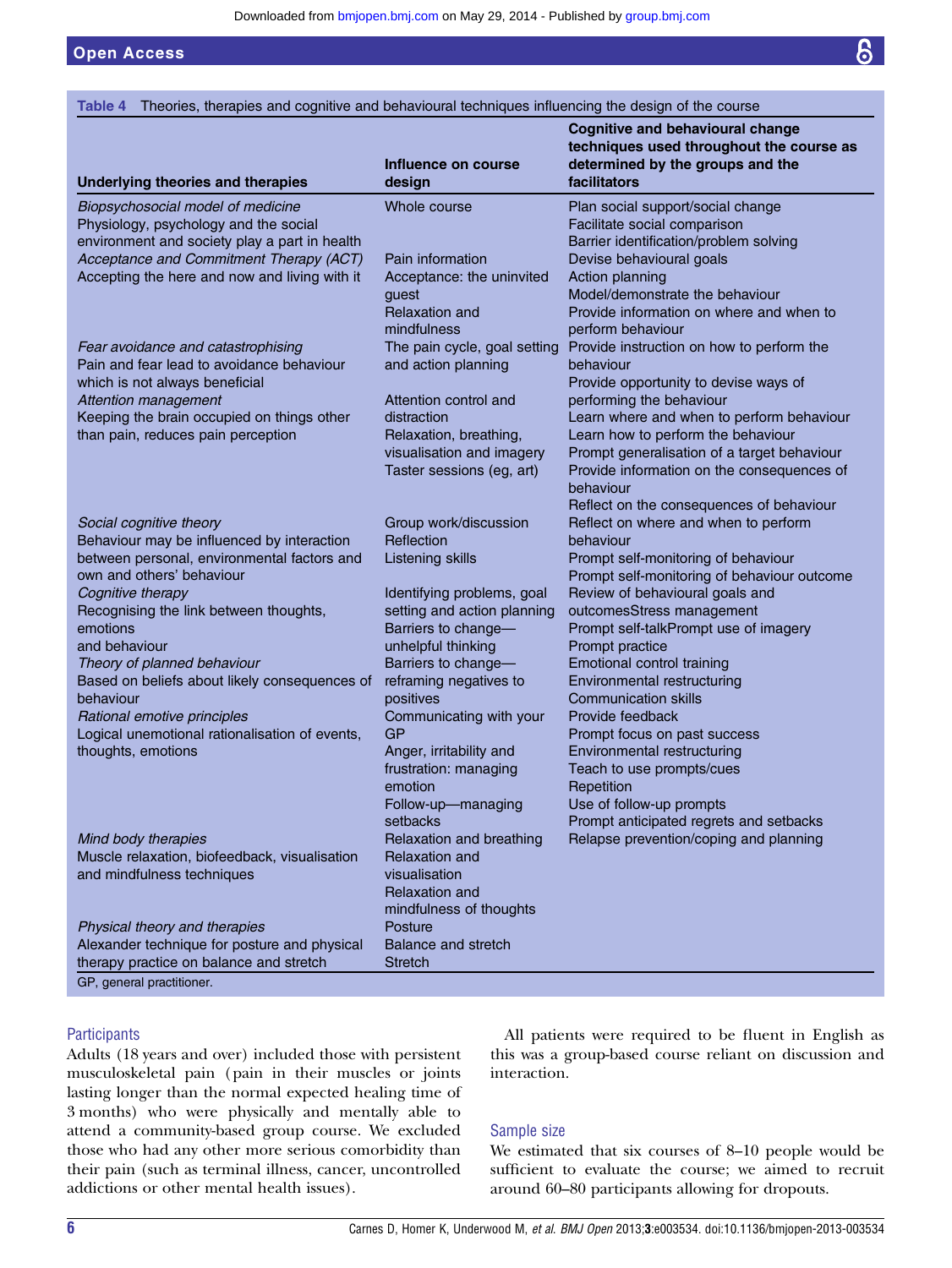Downloaded from [bmjopen.bmj.com](http://bmjopen.bmj.com/) on May 29, 2014 - Published by [group.bmj.com](http://group.bmj.com/)

| Table 5                 | Pilot course overview and final course |                                                            |
|-------------------------|----------------------------------------|------------------------------------------------------------|
| Day                     | <b>Sessions</b>                        | <b>Content of sessions</b>                                 |
|                         | 1. Introduction and                    | Session 1: Introduction                                    |
| Living and dealing with | understanding pain and acceptance      | Session 2: Pain information                                |
| pain                    |                                        | Session 3: Acceptance: the uninvited guest                 |
|                         | Lunch                                  |                                                            |
|                         | <b>Taster activity</b>                 | Art                                                        |
|                         | 2. Mind, mood and pain                 | Session 4: Pain, when is it bearable and when is it not?   |
|                         |                                        | Session 5: The pain cycle                                  |
|                         | 3. Movement and posture and            | Session 6: Movement and posture                            |
|                         | relaxation                             | Session 7: Breathing and relaxation (focusing the mind)    |
| $\overline{2}$          | 4. Dealing with unhelpful, negative    | Session 8: Reflections from day one                        |
| Doing something about   | thoughts and barriers to change        | Session 9: Identifying problems, goal setting and action   |
| your life with pain     |                                        | planning                                                   |
|                         |                                        | Session 10: Unhelpful thinking and automatic thoughts      |
|                         | Lunch                                  |                                                            |
|                         | <b>Taster activity</b>                 | Hand massage                                               |
|                         | 5. Making pain more manageable         | Session 11: Barriers to change, challenging unhelpful      |
|                         |                                        | thoughts. Pros and cons of chronic pain and reframing      |
|                         |                                        | Session 12: Attention control and distraction              |
|                         |                                        | Session 13: Identifying things that make pain more         |
|                         |                                        | manageable                                                 |
|                         | 6. Movement and Relaxation             | Session 14: Movement and balance                           |
|                         |                                        | Session 15: Breathing, relaxation and visualisation        |
| 3                       | 7. Communication skills                | Session 16: Reflections from day 2                         |
| Communication and       | and relationships                      | Session 17: Communication with health professionals        |
| relationships           |                                        | Session 18: Communication and listening                    |
|                         |                                        | Session 19: Anger, irritability, frustration               |
|                         |                                        | Session 20: Intimacy (rejected after testing)              |
|                         | Lunch                                  | Introduce idea of 'buddying' (rejected after testing)      |
|                         | <b>Taster activity</b>                 | Craft (rejected after testing; added volunteering instead) |
|                         | 9. Movement and relaxation             | Session 21: Movement and stretch                           |
|                         |                                        | Session 22: Relaxation and guided imagery                  |
| 4                       | 10. The future                         | Session 23: Reflections                                    |
| Follow-up               |                                        | Session 24: Managing setbacks                              |

# Setting

Inner London urban community in East London. We recruited patients from two local general practices, the Tower Hamlets Persistent Pain Service and the musculoskeletal physiotherapy service at Mile End Hospital. Participants were identified by clinicians from known regular patients and ad hoc from face-to-face consultations. We delivered the courses in community-based venues convenient for participants.

### **Outcomes**

We used a number of outcome measures to test completion rates and acceptability. Questionnaire instruments are shown in table 3.

# Follow-up

Participants completed postal questionnaires at a baseline and at 3 months.

# Fidelity and facilitator training: adherence and competence

We trained 15 facilitators to deliver the course. They underwent a 2-day training course and included six lay people with chronic pain and nine healthcare professionals (one chiropractor, three osteopaths, two physiotherapists, one psychologist, one occupational therapist and one GP). Three of these trained healthcare professionals were unable to facilitate courses due to work pressures.

We observed all the courses and wrote extensive field notes. In addition to collecting our outcome data, we asked for written feedback about the courses from the facilitators and the participants and also interviewed 13 participants. We collected data about attendance for every component of the course and reasons for nonattendance and non-participation.

# RESULTS

We sent 518 invitation letters to people with chronic pain (335 were female); 68 people agreed to participate (13% response rate), 8 withdrew without accepting a place, and 60 accepted a place on a course (33 were female). In 4 months, we delivered six courses with an average of seven participants per course. Overall, participants attended 85% of all sessions.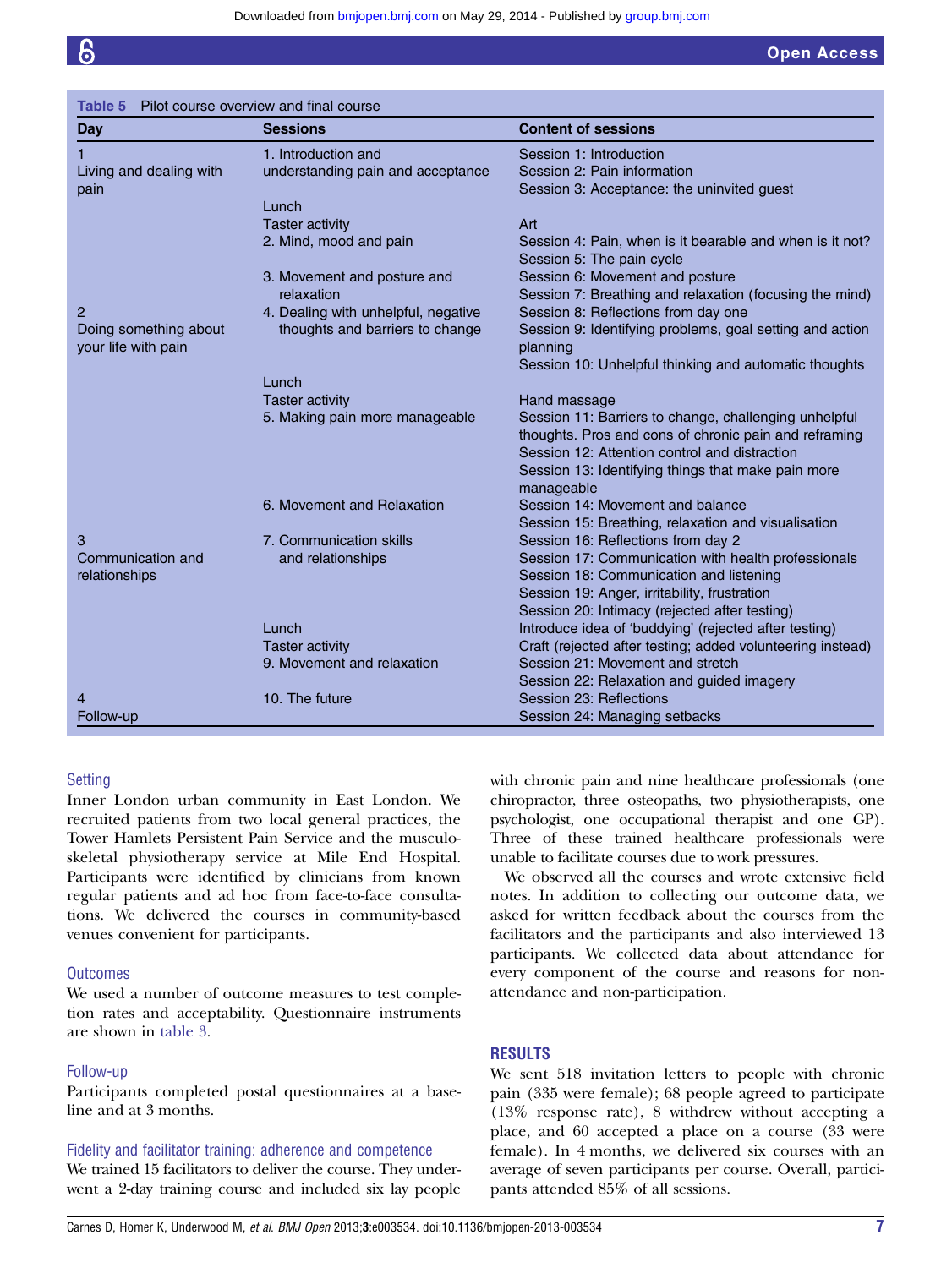# Participant feedback

The overall satisfaction score (0–5 with five indicating most satisfied) was 4.2. The interview data revealed that participants most liked meeting other people with chronic pain and the relaxation sessions. Participants who attended few sessions (less than 1 day), or did not attend, reported that work commitments and being in a group were an issue, and that some poor facilitation affected their learning and pleasure. Some participants mentioned that they thought the intimacy session was too personal and they did not want to disclose this type of information to people they did not know well.

#### Facilitator feedback

This centred on the need for preparation and experience in facilitation and handling difficult situations. Observer feedback identified that there were some modules that needed to be amended, and that the intimacy session did not work well due to the reluctance of participants to discuss issues. In addition, the facilitators felt that the 'buddying-up' system (the facilitators created and provided the opportunity and time for group members to exchange contact details) should be instigated and initiated by the group themselves, not the facilitators, as some group members found the concept of buddying too intrusive. More handouts were suggested and facilitators needed more training in facilitation to make sure that they were confident. However, all facilitators felt that they improved as they progressed through the courses.

No serious adverse events occurred as a result of the intervention.

## Quantitative data

Descriptive results from the baseline questionnaire showed that 53% (23/43) of participants were female, modal age range was 41–50 years (15 participants). Twenty-one people (49%) regarded themselves as unemployed or as unable to work due to pain, 12 were employed, 5 were retired and 4 were looking after family at home.

#### **Baseline**

Overall, the profile of the participants at baseline suggested that they had above average pain (6.7 on a scale of 0–10) and rated their quality of life as low; also, they had high anxiety scores and were not coping well (table 3).

#### Follow-up

The follow-up response rate was 58%. Participant, facilitator and researcher feedback suggested that the follow-up questionnaire length (94 questions) was too burdensome and therefore unacceptable for the main trial.

# Findings and recommendations to optimise the intervention and a trial protocol

The course was feasible, acceptable to participants and deliverable. Participants were positive about the course

and the content appeared to be meaningful to them. Attrition was very low over the three main days: participants attended an average 85% of the course. Attrition has been reported as an issue in other trials; one such trial (intervention arm n=313) using expert patient programmes over a 6-week period showed a loss of 26% participants between referral and course attendance and 40% of participants attended three or less sessions overall, that is,  $50\%$  or less of the course sessions.<sup>11</sup>

The facilitation and group process may have optimised the learning process as discussion embedded participant thinking. All the course evaluation material suggested that good facilitation skills were crucial for positive participant perception. Comprehensive facilitator training is essential for courses to run effectively.

Recruitment to the study was difficult and conversion rates from invitation to course attendance were lower than we had hoped (∼13% of those invited), but were in line with other studies of this nature recruiting patients from primary care with chronic conditions.<sup>32–34</sup> Despite this, we had sufficient interest from patients to run six courses and this feasibility study showed that there was a demand for learning about non-pharmacological approaches to managing pain. Procedures for future recruitment can be enhanced by increasing the number of invitations and devising and testing a comprehensive and inclusive electronic search strategy for patients with chronic pain.35 It is also quite likely that recruitment to the intervention would be higher outside the context of a research study.

Recruitment needs to be timed with the delivery of the intervention (ie, course dates which had to be planned in advance due to facilitator and accommodation availability). We estimated that an average lead time from identification of participant, screening for suitability by GP, sending invitation, receiving enquiries and interest, sending out and returning baseline questionnaires, randomisation and booking on a course takes around 8 weeks. Building rapport with participants from the outset is crucial to reduce loss of potential participants prior to being enroled, randomised and/or booked on a course.

In this pilot, participants reported poor quality of life, low self-efficacy to manage their chronic pain, relatively high levels of social isolation, poor coping and a tendency to anxiety and depression. Thus, secondary outcome measures need to reflect these health and social states. Our descriptive baseline data may explain why the 'buddying system' and the 'Intimacy session' from the course were too difficult for some participants to deal with. It may be that depression should be addressed with patients prior to, or in conjunction with, attending these types of courses.

The theory underpinning the decisions to include the variety of sessions and behavioural change techniques worked within the group learning environment; this has also been shown to be effective in other studies of chronic pain.33 36 The learning sequence we adopted enabled each session to build on the previous session,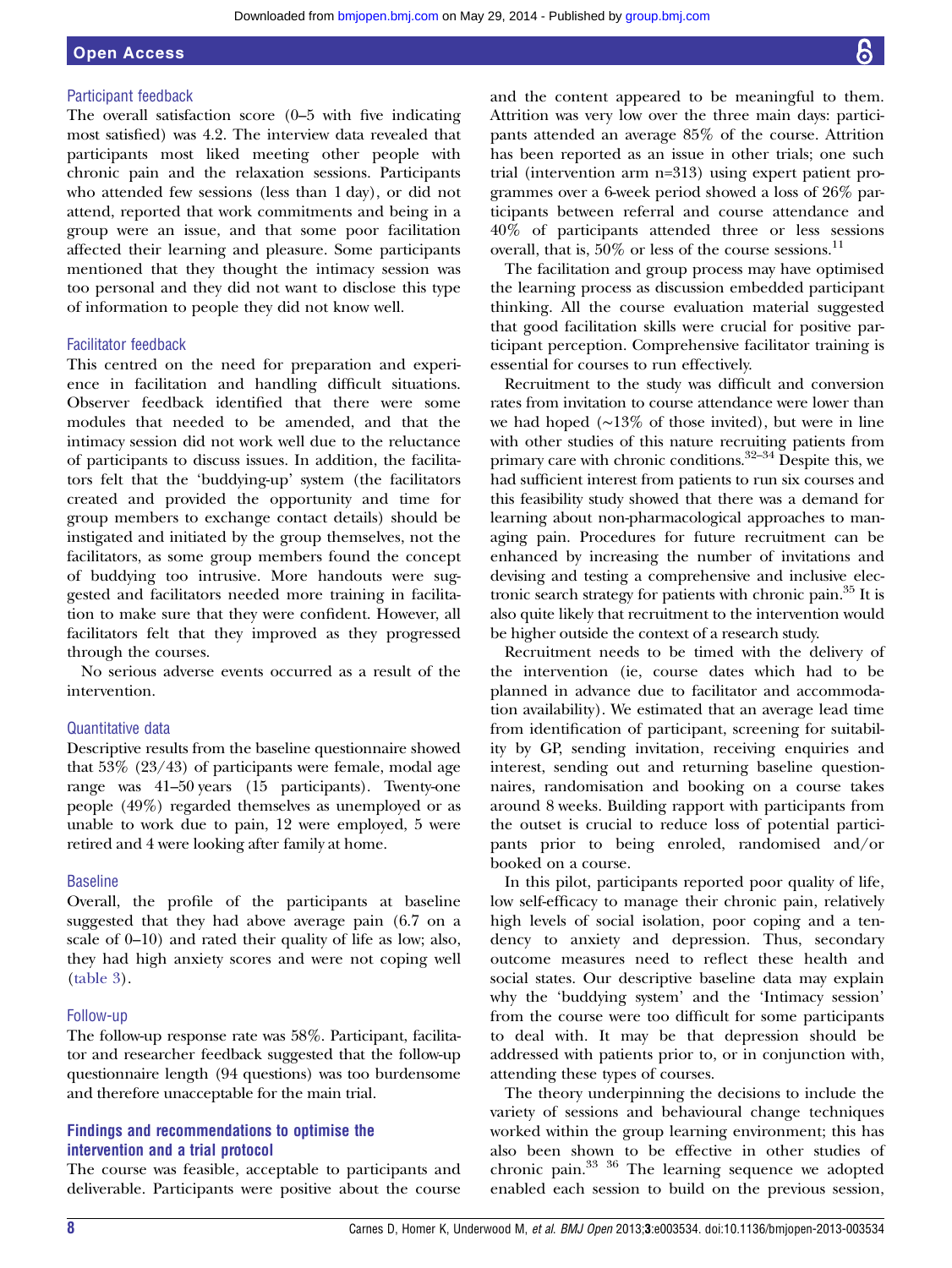and in many cases the participants were able to predict the next phase of learning in advance. The learning and flow of information was pitched at a level where participants could follow the structure and understand the content. This was shown in the daily feedback sheets where we asked participants what they had learnt; their learning mapped well onto the learning objectives. The quotes below illustrate some of this.

it was shocking to think there is no cure for my pain but I suppose there isn't, otherwise I would have been given it by now

the 'unhelpful thinking'…they were all me, I will look out for these now, I've stuck them (the list of automatic thoughts) on my fridge door

the relaxation and the breathing really help me

I spend all day trying not to think about my pain but that's the worst thing I can do

The best part was meeting everyone

The participants valued the social interaction on the course highly; for some participants, it appeared to have an impact on self-esteem and confidence, for example, self comparison with others in less fortunate circumstances, perspective on life, distraction, laughter and release from boredom and isolation in some cases.

We found that it was possible to train both lay and non-psychologists to facilitate the courses and deliver cognitive behaviour approach. Delivery styles did vary and there is value in thorough training and evaluation of training and subsequent delivery of courses, embedding fidelity assessment from the outset to measure the adherence and competence of those delivering the intervention. We found that the course stood up to the inexperience of our facilitators to deliver an entirely new course; the content in terms of the discussions, information and handouts was robust enough to make an impression regardless of the delivery style. We recommend that inexperienced personnel are partnered with experienced personnel initially.

A by-product of testing the programme was staff training and development based on their experience of conducting the pilot. We also found that we built valuable networks and contacts, which was helpful for the main trial.

#### **CONCLUSION**

The MRC guidance for developing complex interventions enabled us to develop and test an evidence-based and theory-informed pain self-management course. The process enhanced the intervention and gave the study team confidence in the modified intervention and trial procedures and processes necessary to run a full effectiveness and cost effectiveness RCT efficiently.<sup>37</sup>

#### Author affiliations

<sup>1</sup> Centre for Primary Care and Public Health, Barts and The School of Medicine and Dentistry, Queen Mary University of London, London, UK <sup>2</sup>Clinical Trial Units, Warwick Medical School, Coventry, UK <sup>3</sup>Department of Psychology, Royal Holloway University of London, London, UK

<sup>4</sup>Department of Rheumatology, University College London, London, UK

Contributors DC wrote the first draft of the paper and managed all the development phases of the study. KH worked on all phases of the development and has contributed to and commented on the manuscript. MU and SJCT are the principal investigators on the project and provided oversight and guidance in all stages of the research and contributed to the manuscript. TP was involved in the systematic reviews and the theoretical development of the programme and has commented on the paper. AR developed and delivered the education component of the course and has commented on this paper.

Funding This paper presents independent research funded by the National Institute for Health Research (NIHR) under its Programme Grants for Applied Research scheme (RP-PG-0707–10189). The views expressed in this publication are those of the authors and not necessarily those of the NHS, the NIHR or the Department of Health.

#### Competing interests None.

Ethics approval Ethics approval was granted by the East London and The City Research Ethics Committee Alpha (10//H0704/7). ISRCTN: 24426731 COPERS trial.

Provenance and peer review Not commissioned; externally peer reviewed.

Data sharing statement All additional data pertaining to this study will be published in a full NIHR report published by the funder.

Open Access This is an Open Access article distributed in accordance with the Creative Commons Attribution Non Commercial (CC BY-NC 3.0) license, which permits others to distribute, remix, adapt, build upon this work noncommercially, and license their derivative works on different terms, provided the original work is properly cited and the use is non-commercial. See: [http://](http://creativecommons.org/licenses/by-nc/3.0/) [creativecommons.org/licenses/by-nc/3.0/](http://creativecommons.org/licenses/by-nc/3.0/)

#### **REFERENCES**

- 1. Lim SS, Vos T, Flaxman AD, et al. A comparative risk assessment of burden of disease and injury attributable to 67 risk factors and risk factor clusters in 21 regions, 1990–2010: a systematic analysis for the Global Burden of Disease Study. Lancet 2010;380:2224–60.
- 2. Parsons S, Breen A, Foster NE, et al. Prevalence and comparative troublesomeness by age of musculoskeletal pain in different body locations. Fam Pract 2007;24:308–16.
- 3. Croft P. Is life becoming more of a pain? BMJ 2000;320:1552–3.
- 4. Wanless D. Securing our future health: taking a long-term view—the Wanless Report. Department of Health, Stationery Office, 2002. [http://www.dh.gov.uk/en/Publicationsandstatistics/Publications/](http://www.dh.gov.uk/en/Publicationsandstatistics/Publications/PublicationsPolicyAndGuidance/DH_4009293) [PublicationsPolicyAndGuidance/DH\\_4009293](http://www.dh.gov.uk/en/Publicationsandstatistics/Publications/PublicationsPolicyAndGuidance/DH_4009293)
- 5. Donaldson L. Expert patients usher in a new era of opportunity for the NHS. BMJ 2003;326:1279–80.
- Department of Health. The expert patient: a new approach to chronic disease management for the 21st century. Department of Health, Stationery Office, 2001. [http://www.dh.gov.uk/en/Publicationsand](http://www.dh.gov.uk/en/Publicationsandstatistics/Publications/PublicationsPolicyandGuidance/DH_4006801) [statistics/Publications/PublicationsPolicyandGuidance/DH\\_4006801](http://www.dh.gov.uk/en/Publicationsandstatistics/Publications/PublicationsPolicyandGuidance/DH_4006801)
- 7. Expert patient programme.<http://www.expertpatients.co.uk/> (accessed 17 Jun 2013).
- Health foundation UK, co-creating health initiative. [http://www.health.](http://www.health.org.uk/areas-of-work/programmes/co-creating-health/) [org.uk/areas-of-work/programmes/co-creating-health/](http://www.health.org.uk/areas-of-work/programmes/co-creating-health/) (accessed 17 Jun 2013).
- 9. Griffiths C, Foster G, Ramsay J, et al. How effective are expert patient (lay led) education programmes for chronic disease? BMJ 2007;334:1254–6.
- 10. Foster G, Taylor SJ, Eldridge SE, et al. Self-management education programmes by lay leaders for people with chronic conditions. Cochrane Database Syst Rev 2007;(4):CD005108.
- 11. Kennedy A, Reeves D, Bower P, et al. The effectiveness and cost effectiveness of a national lay-led self care support programme for patients with long-term conditions: a pragmatic randomised controlled trial. J Epidemiol Community Health 2007;61:254–61.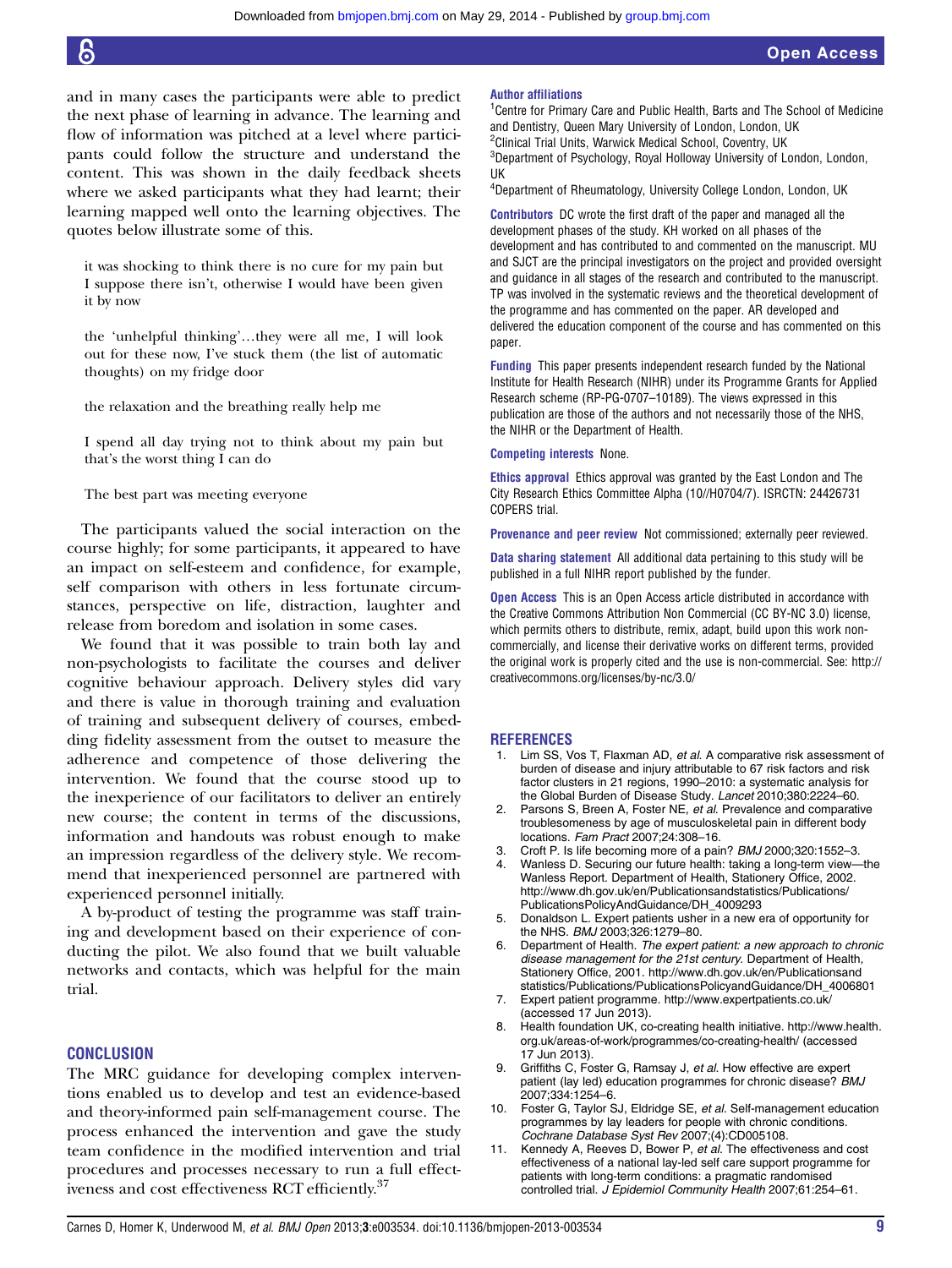- 12. Craig P, Dieppe P, Macintyre S, et al. Developing and evaluating complex interventions: new guidance. Medical Research Council, 2008.
- 13. Carnes D, Homer KE, Miles CL, et al. Effective delivery styles and content for self-management interventions for chronic musculoskeletal pain: a systematic literature review. Clin J Pain 2012;28:344–54.
- 14. Miles CL, Pincus T, Carnes D, et al. Can we identify how programmes aimed at promoting self-management in musculoskeletal pain work and who benefits? A systematic review of sub-group analysis within RCTs. Eur J Pain 2011;15:775.e1-11.
- 15. Upton G, Cook I. Oxford dictionary of statistics. Oxford: Oxford University Press, 2002.
- 16. Bandura A. Self-efficacy: toward a unifying theory of behavioral change. Psychol Rev 1977;84:191–215.
- 17. Bandura A. Social foundations of thought and action: a social cognitive theory. Pearson Education, 1986.
- 18. Beck JS. Cognitive therapy. The Guildford Press, 1995.
- 19. Leahy R. Cognitive therapy techniques: a practitioner's guide. New York: Guildford Press, 2003.
- 20. Hayes SC, Smith SX. Get out of your mind and into your life: the new acceptance and commitment therapy. Oakland, CA: New Harbinger Publications, 2005.
- 21. Hayes SC, Strosahl KD, Wilson KG. Acceptance and commitment therapy: an experiential approach to behavior change. New York: Guilford Press, 2004.
- 22. Ajzen I, Fishbein M. Belief, attitude, intention and behaviour: an introduction to theory and research (Addison-Wesley series in social psychology). Longman Higher Education, 1976.
- 23. Ajzen I, Fishbein M. Understanding attitudes and predicting social behavior. Pearson Education, 1980.
- 24. Kuhl J, Beckman J. eds. Action control: from cognition to behavior (Springer series in social psychology). Berlin: Springer-Verlag and Heidelberg: GmbH & Co, 1985.
- 25. Morley S, Shapiro DA, Biggs J. Developing a treatment manual for attention management in chronic pain. Cogn Behav Ther 2004;33:1–11.
- 26. Abraham C, Michie S. A taxonomy of behavior change techniques used in interventions. Health Psychol 2008;27:379–87.
- 27. Kind P, Hardman G, Macran S. UK population norms for EQ-5D. Discussion paper 172. University of York, Centre for Health Economics, 1999.
- 28. Nicholas MK. The pain self-efficacy questionnaire: taking pain into account. Eur J Pain 2007;11:153–63.
- 29. Zigmond AS, Snaith RP. The hospital anxiety and depression scale. Acta Psychiatr Scand 1983;67:361–70.
- 30. McCracken LM, Vowles KE, Eccleston C. Acceptance of chronic pain: component analysis and a revised assessment method. Pain 2004;107:159–66.
- 31. University of Melbourne . Health Education Impact Questionnaire. <http://www.crd.unimelb.edu.au/heiq/>
- 32. UK BEAM Trial Team. United Kingdom back pain exercise and manipulation (UK BEAM) randomised trial: effectiveness of physical treatments for back pain in primary care. BMJ 2004;329:1377.
- 33. Lamb SE, Hansen Z, Lall R, et al. Group cognitive behavioural treatment for low-back pain in primary care: a randomised controlled trial and cost-effectiveness analysis. Lancet 2010;375:916–23.
- 34. Johnson RE, Jones GT, Wiles NJ, et al. Active exercise, education, and cognitive behavioral therapy for persistent disabling low back pain: a randomized controlled trial. Spine 2007;32:1578-85.
- 35. Foell J, Carnes D, Homer K, et al. Developing and implementing electronic search strategies to recruit patients with chronic musculoskeletal pain in primary care databases. Primary Health Care Res Dev 2013;May 24:1–10. doi:[10.1017/S1463423613000248](http://dx.doi.org/10.1017/S1463423613000248)
- 36. Ostelo R, van Tulder MW, Vlaeyen JWS, et al. Behavioural treatment for chronic low-back pain. Cochrane Database Syst Rev 2005;(1):CD002014.
- 37. Carnes D, Underwood M, Homer K, et al. Effectiveness and cost effectiveness of a novel, group self-management course for adults with chronic musculoskeletal pain: study protocol for a multi-centre, randomised controlled trial (COPERS). BMJ Open 2013;3:e002492.